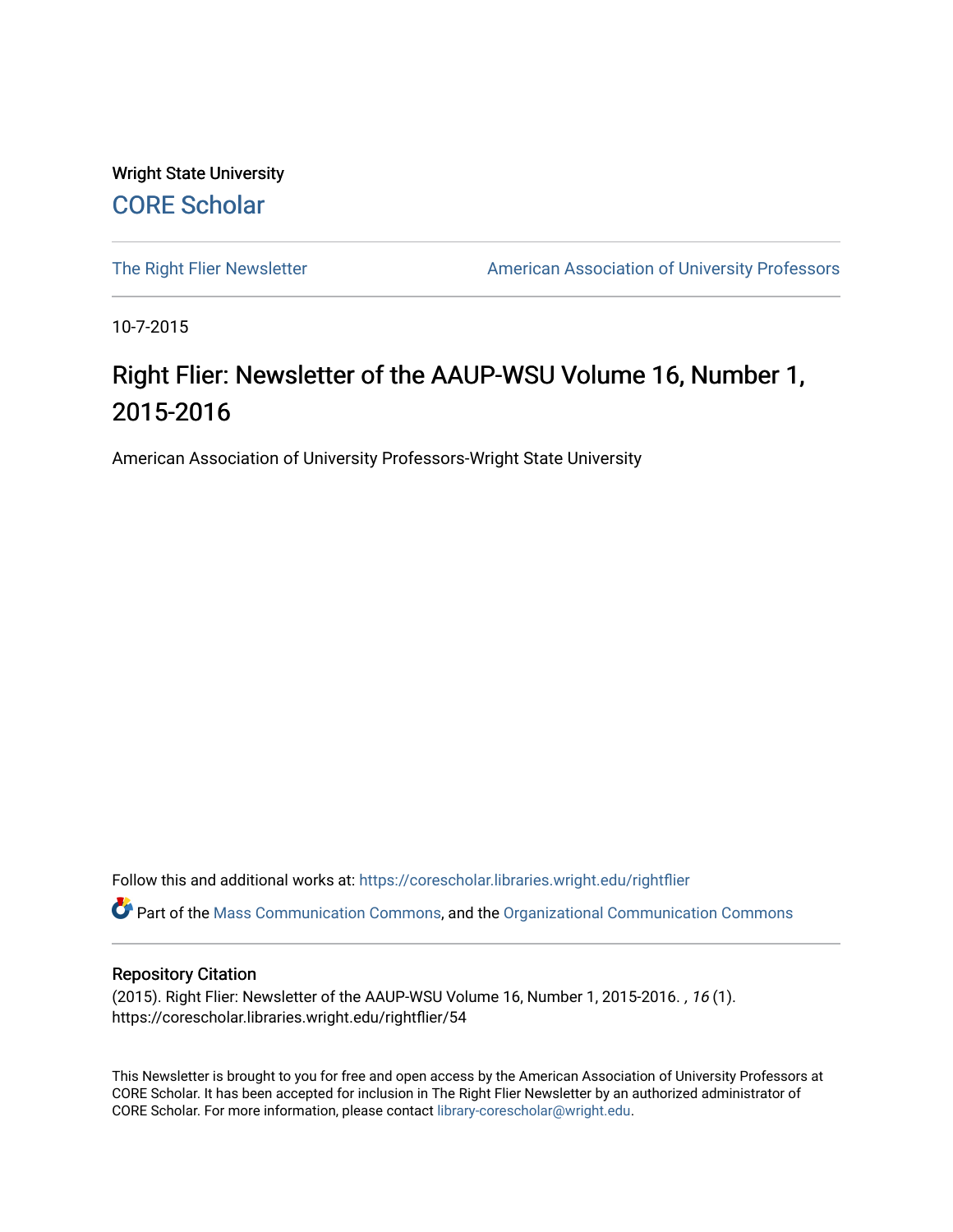# **The Right Flier**

# **The Newsletter of AAUP-WSU**

**Volume 16, Number 1 2015-2016**

**Editors: Marty Kich and Linda Farmer**

## **Merit Pay and Minimum Salaries at WSU**

by Rudy Fichtenbaum and Jim Vance Advisors to the AAUP-WSU Executive Committee

#### **History**

Before the faculty had a union at WSU, we did not receive raises every year because without a union we were the "residual claimants." The administration was free to ignore faculty recommendations and to allocate resources based on its priorities, and only when there was leftover revenues did the faculty receive raises.

Before we had a union at WSU, 100% of all raises were discretionary, a.k.a. "merit" raises. Each college's dean was given a pool of money, a "college raise pool," based on a percentage of total faculty salaries in the college. This college raise pool was distributed by the dean or by the college's chairs or by some combination of the two. But, there were no criteria for annual evaluations and, more importantly, there was nothing linking one's annual evaluation to a raise. Chairs could give everyone glowing annual evaluations and (as was the case in Lake Woebegone) most of the faculty were above average. But *your real evaluation was your raise***.**  Chairs and deans were not required to justify their decisions on raises, and there was no grievance procedure. Deans and chairs were free to reward their supporters and to punish their critics. Some chairs and deans were fair, but many were not. Moreover, without any criteria for evaluation nor any tie between evaluations and raises, women and faculty of color were more likely to be victims of conscious or unconscious bias. There was a salary-inequity appeals procedure, but for the entire time it was in effect, there were exactly two successful appeals.

When we prepared to negotiate our first collective bargaining agreement (CBA), we surveyed our members and found that the majority wanted a combination of across-the-board and merit raises. At that time, we had only about 50% membership; so our position at the negotiating table was not strong. Consequently, in negotiating for merit raises, we were not really in a position to change in any radical way how merit raises were distributed. We inherited a merit system that is fundamentally flawed, but over the ensuing years, we have done our best to lessen the flaws.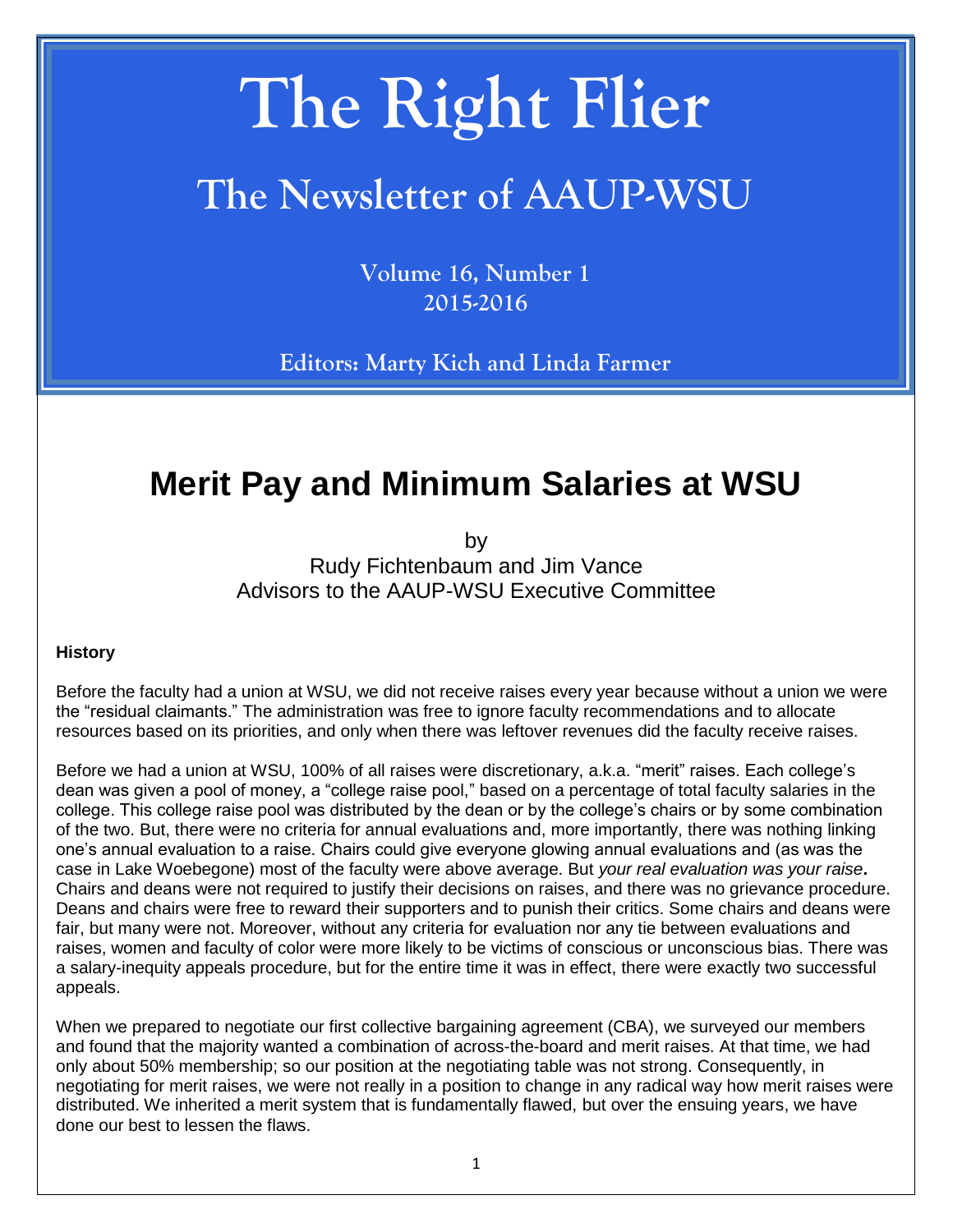#### **The Current Merit System, Step 1: Performance Determines Annual Evaluation Scores**

In the current merit system, each department chair assigns two annual evaluation scores (three for TET BUFMs) to each BUFM in the department: one score for teaching, one for service, and (for TET BUFMs) one for scholarship. The chair does so by comparing the actual performance of BUFMs in each area (teaching, service, scholarship) with written criteria. The criteria are specified in the CBA or, for scholarship, in departmental bylaws. So, these scores cannot be assigned arbitrarily.

Then, for each BUFM, these evaluation scores are combined into a single overall score. Again, *how* the individual scores are combined is not arbitrary but specified in the CBAs.

In summary, there is now a direct tie between one's performance and the ensuing overall annual evaluation score, whereas none existed before we had a union.

#### **The Current Merit System, Step 2: Annual Evaluation Scores Determine Merit Raises**

Each department is assigned a pool of money, a "department merit raise pool", based on a CBA-specified percentage of total BUFM salaries in the department.

☞ Here and below, for TET BUFMs in CoNH or Lake, and for all NTE BUFMs, replace *department* by *college*.

This raise pool is then distributed to the department's BUFMs by a mathematical formula that depends only on the annual evaluation scores and the current base salaries of the department's BUFMs. Specifically, one half the raise pool is distributed so that two BUFMs with equal annual evaluation scores receive the same percentage raise, and the other half so that two BUFMs with equal annual evaluation scores receive the same dollar raise. Chairs and deans and other administrators have no influence whatsoever in this second step.

#### **The Current Merit System is Fundamentally Flawed**

The performance of BUFMs relative to written criteria determine annual evaluation scores. And, annual evaluation scores determine merit raises. Before faculty had a union, neither of these was true.

*But the current system is still flawed and fundamentally so.* Why? In a phrase, the current system is a *zerosum game*: that is, the department merit raise pool is fixed: it remains the same regardless of whether all departmental BUFMS perform brilliantly, all are comatose, or somewhere in between. So, *for you to get a bigger merit raise, your colleagues must get less.* In addition to performing (relatively) well yourself, you must hope that your colleagues perform (relatively) poorly. In the current system, faculty, in effect, battle one another for pieces of the merit raise pool. What kind of merit system is that? It's one in which Department A, full of brilliant, hardworking faculty, winds up giving average merit raises to each faculty member; and Department D, full of moribund slackers, likewise gives average merit raises to everyone.

So, the current system does not really reward meritorious performance; it recognizes only differences in performance within a department, as illustrated in Departments A and D above. Moreover, the current system discourages collegiality and cooperation! After all, if you help colleagues in any way, their annual evaluation scores might go up and thus your "merit" raise might go down.

#### **The Current Merit System: the Latest Changes**

The most recent CBA introduced three new features to the current merit system.

First, the annual evaluation criteria in teaching and service now reside in the CBAs, rather than in individual department bylaws. This insures that expectations do not vary substantially from one academic unit to another.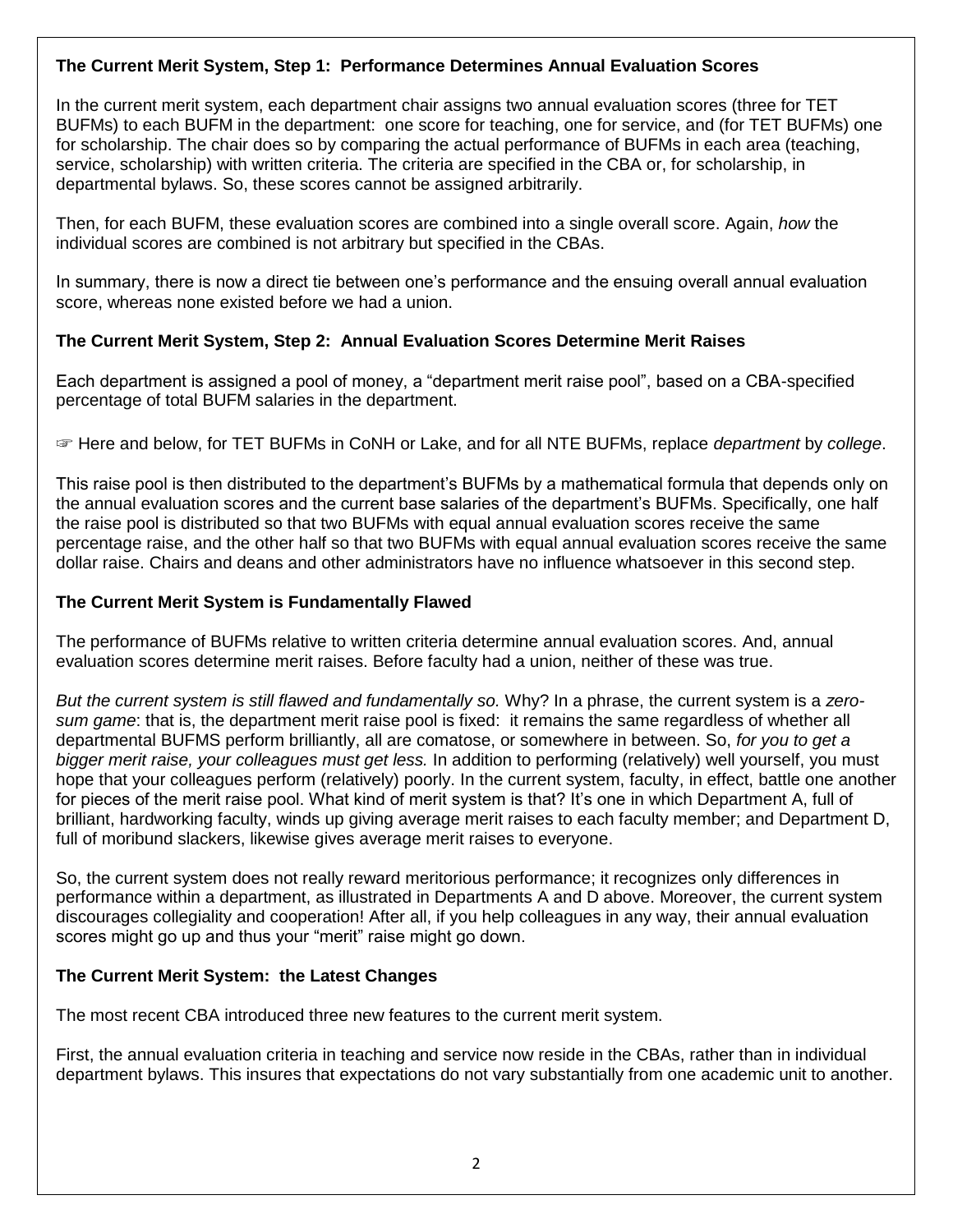Second, the maximum annual evaluation scores in teaching and service are now 3 rather than 4; and likewise, the scholarship scores, though still with a maximum of 4, are converted so that 3 is the max. Further, when chairs do annual evaluations, there is a presumption that everyone starts out with a 2 in teaching and service. *Although there is no quota on how many 0's, 1's, 2's, and 3's a chair may assign*, it is expected that the overwhelming majority of scores will be 2's.

Third, chairs assign teaching and service scores by looking at performance over the past three years. We made this change because in years with little or no merit pay (e.g., all three years of the previous TET CBA), high performers had no chance to be rewarded, so *when* one performed well had an undue impact on one's merit raise. Likewise, the last three years of TET scholarship scores are averaged (and, to repeat, then converted-–multiplied by  $\frac{3}{4}$ –-so that 3 is the maximum).

For years, the system for scores has tended to produce little variation in overall annual evaluation scores. The most recent changes further reduce the variation.

#### **The Current Merit System Summarized**

The current merit system is a waste of everybody's time: your time when you prepare your annual professional activity report and your chair's time in assigning annual evaluation scores. The system does not really reward merit at all. Further, it tends to give everyone nearly the same overall annual evaluation scores and thus has produced little variation in merit raises. Don't be surprised if your overall score is close to 2! This system is *not* designed to validate your hard work and professional contributions. Instead, it is designed to let the administration tell the Board of Trustees that we have merit pay at WSU.

#### **An Actual Merit System**

There is a way in which individual faculty could be rewarded for performance: to offer additional opportunities for major raises, like those that accompany formal promotion in rank. An individual would receive such a raise only after a careful review of performance by faculty as well as administrators, parallel again to the Promotion (and/or Tenure) process.

*Such raises would not be a zero sum game.* They would go to those who meet written criteria analogous to those for P&T and not to anyone else. But everyone could earn such raises without taking money away from others!

In fact, AAUP-WSU has proposed a real merit system like the one described above on at least three separate occasions. Each time, the administration has rejected the idea. The administration has not argued that the problems that we have pointed out don't exist, nor has it argued that our proposal would fail to reward performance in a meaningful way. The administration has simply rejected the idea, hiding behind some belief that the Board of Trustees would never approve of such a system or claiming that hardly anyone else rewards performance in this manner. Isn't that ironic for an administration that allegedly prides itself on innovation?

#### **Minimum Salaries**

When collective bargaining started at WSU, the salaries for the lowest-paid faculty were very low indeed. One of our union's most substantial achievements was to negotiate an article on Minimum Salaries that resulted in raises for these faculty, above and beyond the across the board, market/equity, and merit raises that have been negotiated for all bargaining unit faculty.

At the time we negotiated our first article on Minimum Salaries, we may have had Ohio's only CBA in which the minimums actually resulted in raises for faculty. Most CBAs in Ohio had minimum salaries, but they were usually so low that they were not binding, i.e., they resulted in raises for no one.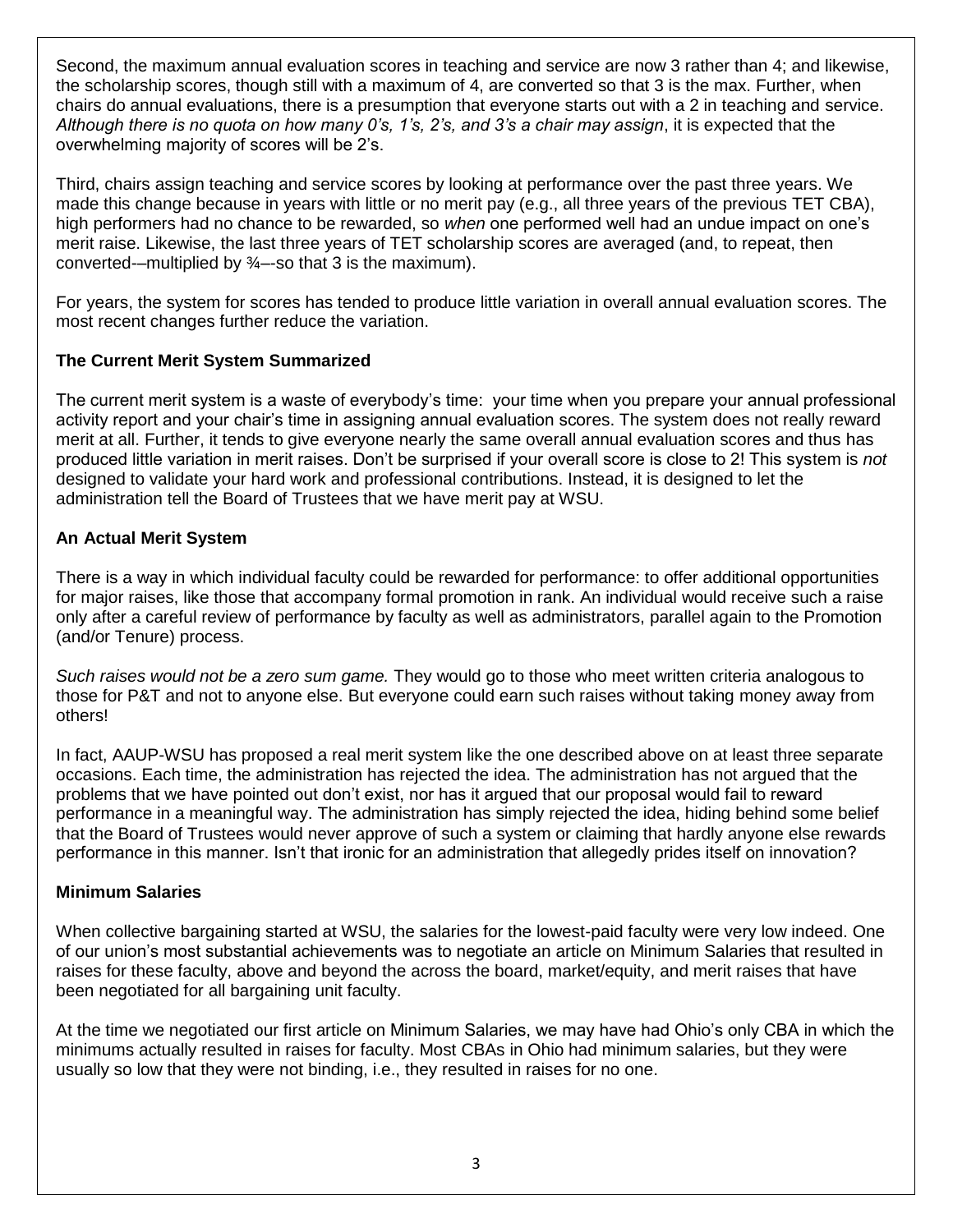But at WSU, many BUFMs have benefited from our Minimum Salaries article, particularly at the time of promotion. Moreover, on a few occasions people have been hired at salaries below the minimum, and in these cases the AAUP-WSU has made sure that these new BUFMs received the applicable minimum salary required by the CBA, even though they had individually negotiated below-minimum starting salaries when they agreed to come to WSU.

Most recently, many NTE faculty benefited when we negotiated their first CBA in 2014. In that CBA, the administration agreed to a 2% across the board raise, but then also agreed to a pool of money equivalent to 1.25% of base salaries that would be used to implement binding minimum salaries.

Minimums have raised the salaries of the lowest paid faculty at WSU, narrowing the gap between faculty in the highest paid disciplines and those in the lowest paid disciplines. For example, for NTE BUFMs alone, the minimums provided raises to individual faculty between AY2014-15 and AY2015-16 *as large as \$9,300*. In other years, *some raises due to minimums have exceeded \$10,000*. These are *above and beyond* the raises that would otherwise have been received.

#### **How do the Minimums Work with Other Raises?**

Several questions have been posed about how minimums work in conjunction with across the board, market/equity, and merit raises. Here is how.

When raises are calculated, the starting point is last year's base salary.

Next, for those who have been promoted in rank, the 7.5% promotional increase is applied. (By the way, the practical impact of applying promotional raises first is that salary pools from which merit raises are drawn are larger than they otherwise would be.)

Then, across-the-board, market/equity, and merit raises are added in. One might call the resulting sum a "provisional base salary."

Finally, the Minimum Salaries article is applied.

For more than a few BUFMs, this final step provides a substantial additional raise, i.e., a "final base salary" that's considerably more than the "provisional base salary." Looking again at the most recent raises for NTE BUFMs alone, seven persons received additional raises due to the minimums between \$1,900 and \$9,300, and dozens of others received smaller additional raises.

#### **Why Minimum Salaries "Wipe Out Merit"**

Some people have complained that the minimum salary "wipes out my merit raise." "I worked *so* hard to get a high annual evaluation score, but that didn't matter because I wound up with the minimum salary for my rank."

Here is a simple example of why the minimums tend to "wipe out" merit raises for low-paid faculty using our flawed merit system. In 2015-2016, the raises (excluding the minimum) have three components. First every BUFM, for whom the raise language applies, gets a 1.5% across-the-board (ATB) raise. Next there is a 1% pool for "merit" raises. Finally, there is a 1% pool for market/equity adjustments. So the total amount of raise money is 3.5%.

The market/equity adjustments generally go to a relatively small group of faculty in each college (they are distributed at the college level for both TET and NTE faculty and you can read about how this is done in 23.2.3 of the CBAs). For most people, the actual pool of money available for raises is therefore 2.5% (1.5% ATB and 1% "merit).